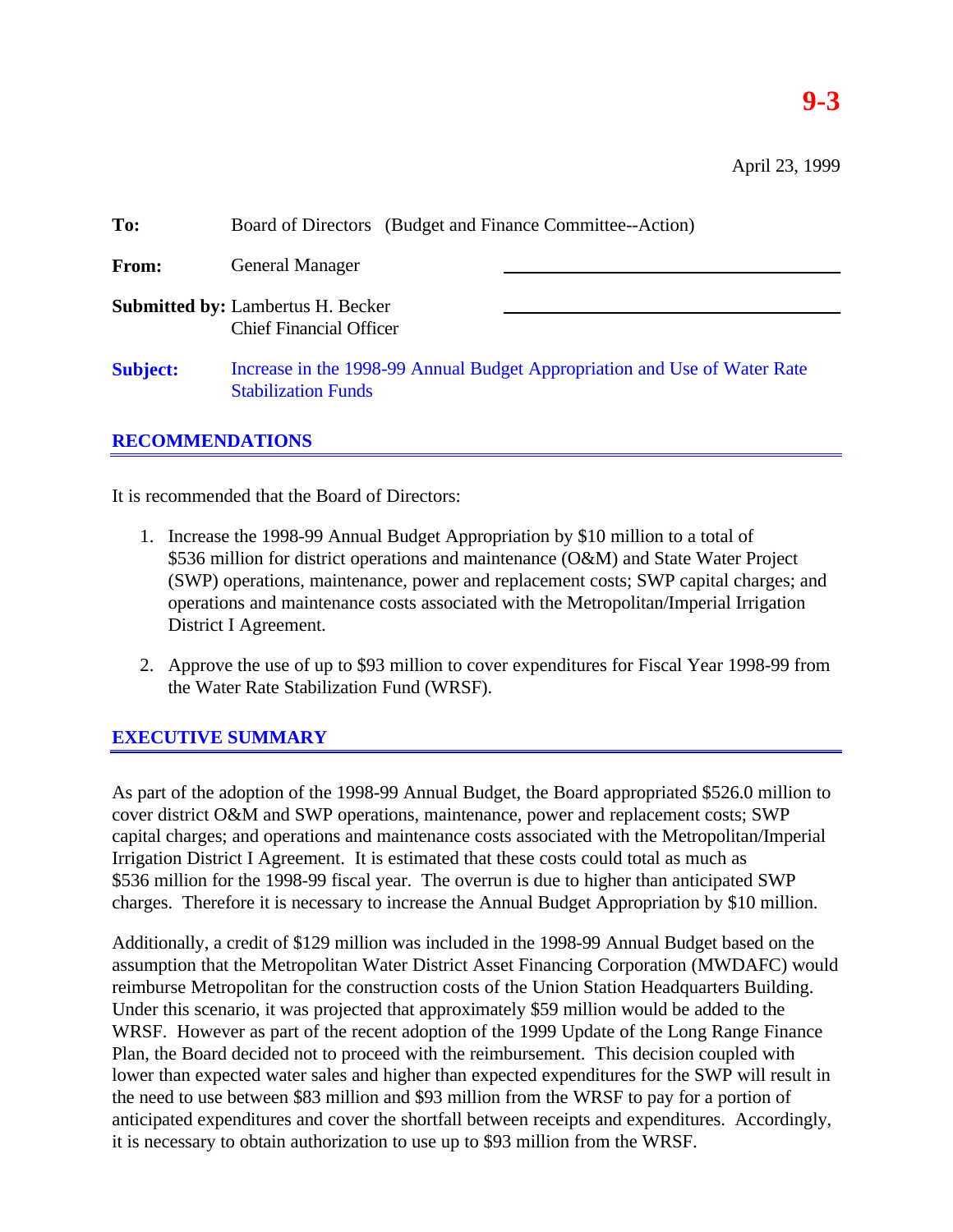#### **DETAILED REPORT**

Expenditures, excluding construction financed through debt proceeds and PAYG reserves, are estimated to be between \$888.1 million and \$898.1 million. This is substantially over the budgeted amount of \$776.2 million. Most of the variance is related to the Union Station Headquarters financing assumptions. A credit of \$129 million was included in the 1998-99 budget based on the assumption that the MWDAFC would reimburse Metropolitan for the construction costs of the Union Station Headquarters Building. As part of the recent adoption of the 1999 Update of the Long Range Finance Plan, the Board decided not proceed with the reimbursement. The balance of the variance is due to higher than budgeted SWP costs.

SWP costs are estimated to be between \$253.6 million and \$263.6 million as compared to the budget estimate of \$240.3 million. The variance is due to increases in the Water System Revenue Bond Surcharges, a high allocation of East Branch Enlargement payments, costs associated with repairs to the aqueduct in 1997/98, power grid charges related to power industry deregulation, and planning costs for Bay/Delta and Planning Model developments. Additionally, the budget assumed that Metropolitan would receive \$63.7 million in credits. It is possible that approximately \$10.0 million of these credits may not be received until fiscal year 1999-2000. If the credits are received this year, SWP costs will be approximately \$253.6 million. Conversely, if the credits are received next fiscal year, SWP costs for 1998-99 will total about \$263.6 million.

The overrun on SWP will be somewhat offset by lower Colorado River aqueduct pumping costs, lower payments associated with the Metropolitan/Imperial Irrigation District I Agreement, and lower Local Resource Program costs. MWD O&M and operating equipment expenses are estimated to be approximately \$231.4 million which is slightly less than the budget.

The Board appropriated \$526.0 million to cover SWP operations, maintenance, power and replacement costs; SWP capital charges; MWD O&M costs; Colorado River aqueduct pumping costs; Local Resource Program costs; and operations and maintenance costs associated with the Metropolitan/Imperial Irrigation District I Agreement. These costs are now estimated to be as much as \$536 million for the 1998-99 fiscal year due to the SWP overrun. Based on these projections, an increase of \$10 million is needed in the 1998-99 Annual Budget Appropriation.

Expenditures for debt service on District general obligation and revenues bonds, interest payments on commercial paper, and payments for operating equipment and inventory supplies are within their approved appropriations.

Other uses of funds include construction funded from debt proceeds and Pay-As-You-Go (PAYG) reserves. Construction expenditures are projected to be \$32.7 million more than the 1998-99 estimate. This variance is mainly due to the timing of payments to contractors working on the Inland Feeder Project. Since there has been better than anticipated construction progress on the Inland Feeder Project, payments planned to be made in fiscal year 1999-2000 are being made in the current fiscal year. It should be noted that all capital project expenditures are within their respective appropriation amounts.

Adjustments to reserves are projected to be approximately \$30.2 million less than budget. It is anticipated that adequate cash will be on hand to meet bond reserve requirements at June 30, 1999, therefore, no transfer from the WRSF will be required for this purpose. Total obligations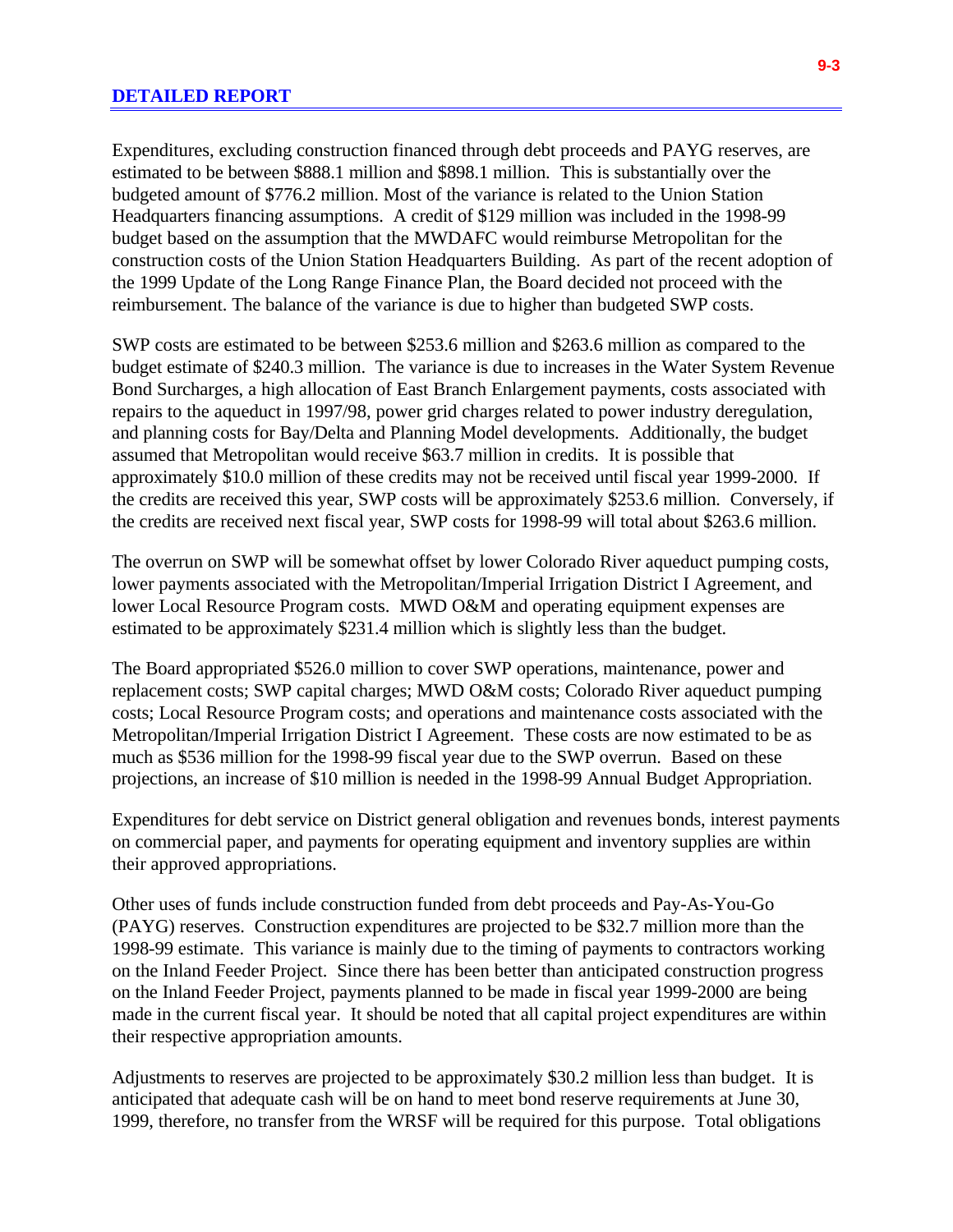including expenditures and adjustments in reserves are projected to be between \$1,377.5 and \$1,387.5 billion.

Receipts from water sales, readiness-to-serve-charge, taxes, interest, power recoveries, and other income were budgeted at \$843.6 million for Fiscal Year 1998-99. Actual receipts are projected to be \$796.3 million, a variance of \$47.3 million. This is primarily due to lower water sales than budgeted. The extremely low water sales for the current year are the result of the unusually high precipitation received in Southern California in 1998 that filled surface water reservoirs and groundwater basins in Southern California. Full local surface and groundwater reservoirs coupled with the projected supplies available to the City of Los Angeles from the Los Angeles Aqueduct has resulted in substantially lower water sales for 1998-99 and, consequently, lower estimated revenues. Water sales were budgeted at 1.6 million acre-feet and actual sales are projected to be 1.482 million acre-feet, a reduction of 118,000 acre-feet. The balance of monies needed to cover expenditures will be provided from debt proceeds and PAYG reserves for construction purposes and from the WRSF for operating expenditures.

Based on these estimates, it is expected that between \$83 million and \$93 million from the WRSF will be required to make up the shortfall between receipts and expenditures for fiscal year 1998- 99. The balance in the WRSF as of June 30, 1999, after the draw, is projected to be between \$119 million and \$129 million. Total reserves (WRSF and Revenue Remainder Fund) are projected to be between \$252 million and \$262 million. This is above the projected minimum reserve requirement of \$133 million and below the maximum reserve requirement of \$311 million.

The attached Financial Summary shows budget versus projected actual amounts.

MF/mb

**Attachment 9-3A**